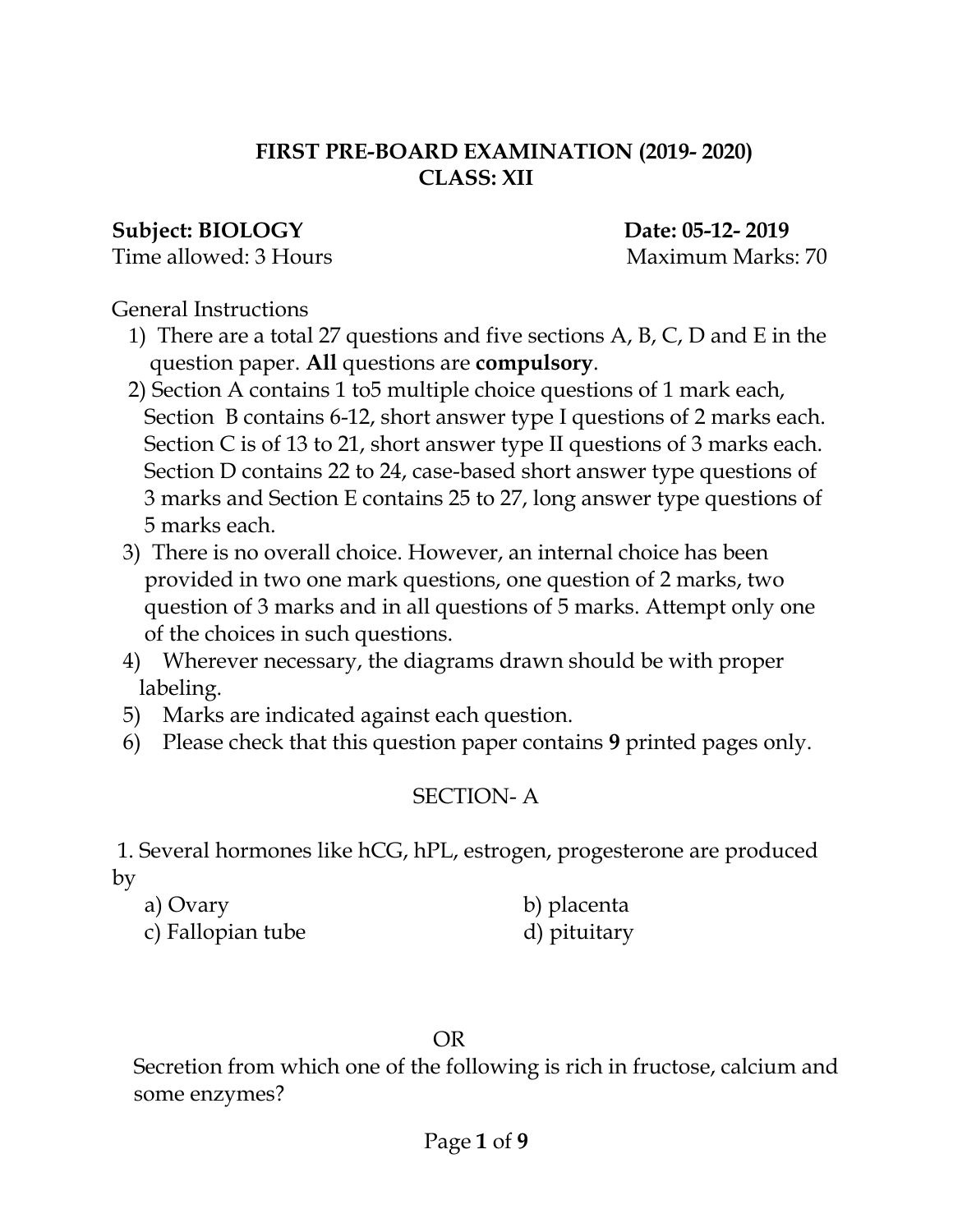| a) Male accessory glands                                                                                                                                                                     | b) Liver            |              |
|----------------------------------------------------------------------------------------------------------------------------------------------------------------------------------------------|---------------------|--------------|
| c) Pancreas                                                                                                                                                                                  | d) Salivary gland   | 1            |
| 2. Which of the following symbols are used for representing chromosomes                                                                                                                      |                     |              |
| of birds?                                                                                                                                                                                    |                     |              |
| a) $ZZ-ZW$                                                                                                                                                                                   | $b)$ XX-XY          |              |
| c) $XO-XX$                                                                                                                                                                                   | $d)ZZ-WW$           |              |
| <b>OR</b>                                                                                                                                                                                    |                     |              |
| The frequency of crossing over occurring between two genes located on                                                                                                                        |                     |              |
| the same chromosome depends on                                                                                                                                                               |                     |              |
| a) length of the chromosome                                                                                                                                                                  |                     |              |
| b) position of the centromere                                                                                                                                                                |                     |              |
| c) activities of two genes                                                                                                                                                                   |                     |              |
| d) distance between two genes                                                                                                                                                                |                     | $\mathbf{1}$ |
| 3. Which one is the most primitive ancestor of man?                                                                                                                                          |                     |              |
| a) Homo habilis                                                                                                                                                                              | b)Australopithecus  |              |
| c)Ramapithecus                                                                                                                                                                               | d)Neanderthales     | $\mathbf{1}$ |
| 4. Breeding of crops with high levels of minerals, vitamins and proteins is<br>called                                                                                                        |                     |              |
| a) Somatic hybridization                                                                                                                                                                     | b)biofortification  |              |
| c) Biomagnification                                                                                                                                                                          | d) micropropagation | 1            |
| 5. If 20J of energy is trapped at producer level, then how much energy will<br>be available to peacock as food in the following chain?<br>Plant <u></u> <i>Mice m</i> Snake <i>m</i> Peacock |                     |              |
| a)0.02J                                                                                                                                                                                      | b)0.002J            |              |
| c)0.2J                                                                                                                                                                                       | d)0.0002            | $\mathbf{1}$ |

## SECTION – B

6. a) In a developing embryo, analyse the consequences if cell divisions are not followed by cell differentiation.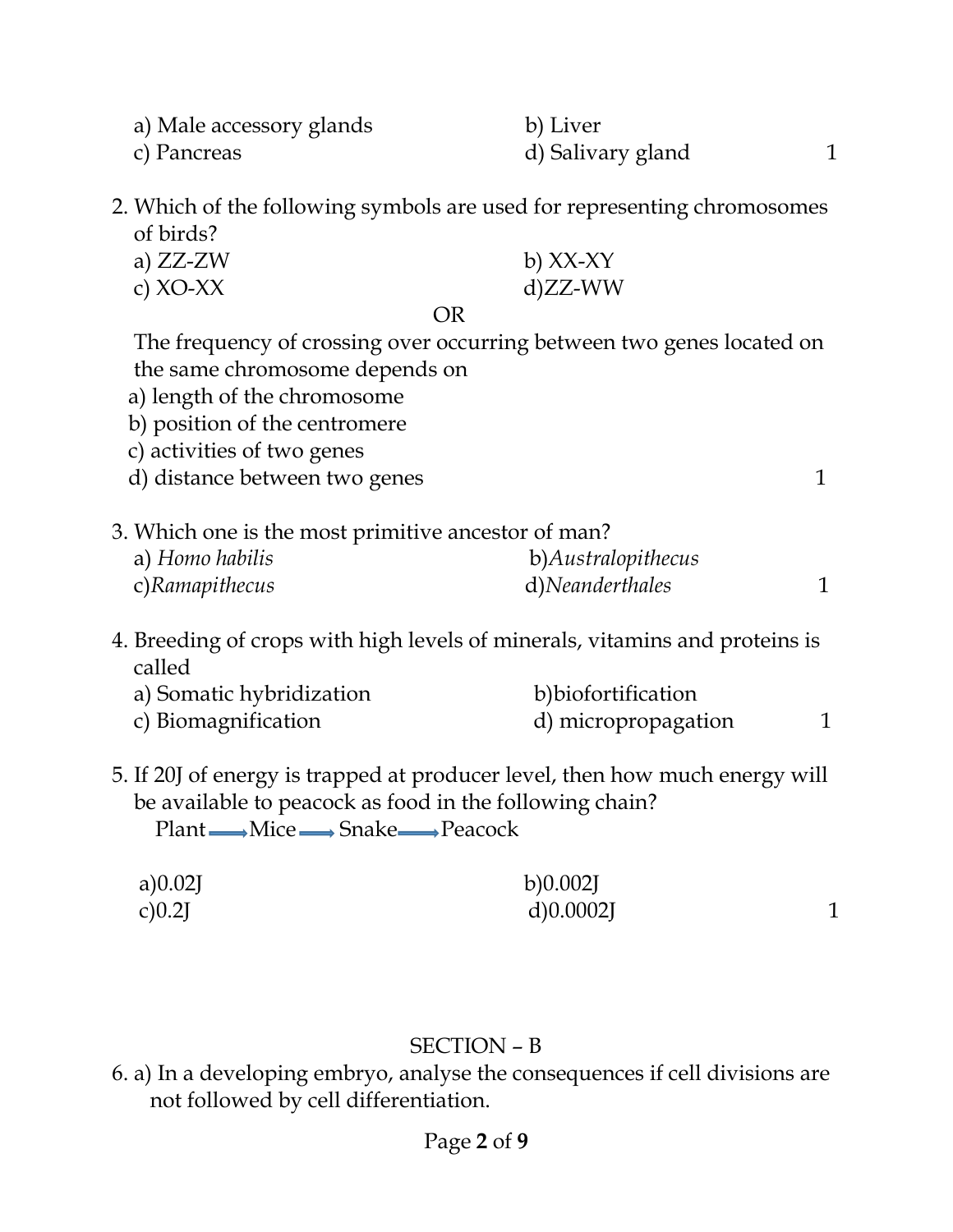b) Mention the reason for difference in ploidy of zygote and primary endosperm nucleus in an angiosperm.

**OR** Service Service Service Service Service Service Service Service Service Service Service Service Service Service Service Service Service Service Service Service Service Service Service Service Service Service Service S

 Banana is a parthenocarpic fruit whereas oranges show polyembryony. How are they different form each other with respect to seeds? 2

- 7. Briefly explain IVF and ET. What are the conditions in which these methods are advised? 2
- 8. a)In MOET technology, two 'mothers' are needed to produce one calf. Justify.
	- b) In animal husbandry, if two closely related animals are mated for a few generations, it results in loss of fertility and vigour. Why is it so? 2

9.

 Why do you see two different types of replicating strands given in the given DNA replication fork? Explain. Name these strands. 2

- 10. a) It is generally observed that the children who had suffered from chicken-pox in their childhood may not contract same disease in their adulthood. Explain giving reason the basis of such an immunity in an individual. Name this kind of immunity. b) What are interferons? Mention their role. 2
- 11. Explain the work carried out by Cohen and Boyer that contributed immensely in biotechnology. 2
- 12. Egrets are often seen along with grazing cattle. How do you refer this interaction? Give a reason for this association. 2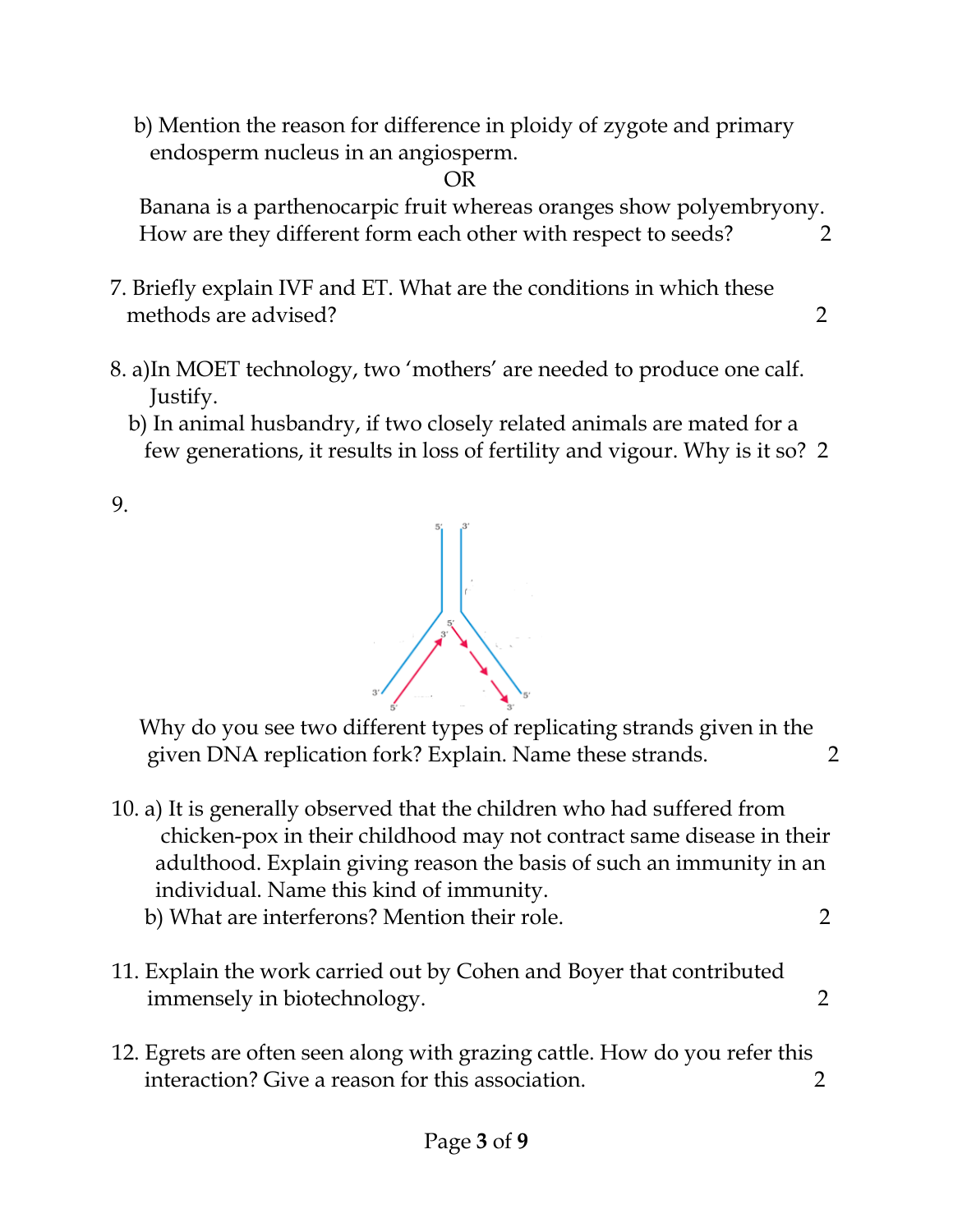#### SECTION-C

13. Given below is a figure of a biogas plant.



- a) Identify A and justify its floating nature.
- b) Identify the products B and C and discuss their significance. 3

- 14. a) What did Meselson and Stahl observe when
	- i) they cultured E.coli in a medium containing 15NH4Cl for a few generations and centrifuged the content?
	- ii) they transferred one such bacterium to the normal medium of NH4Cl and cultured for 2 generations?
	- b) What did Meselson and Stahl conclude from this experiment? Explain with the help of diagrams.



- a) Identify strands 'A' and 'B' in the diagram of transcription unit given above and write the basis on which you identified them.
- b) state functions of Sigma factor and Rho factor in the transcription process in a bacterium.

3

15. Draw a labelled diagram of human blastocyst. How does it get implanted in the uterus? 3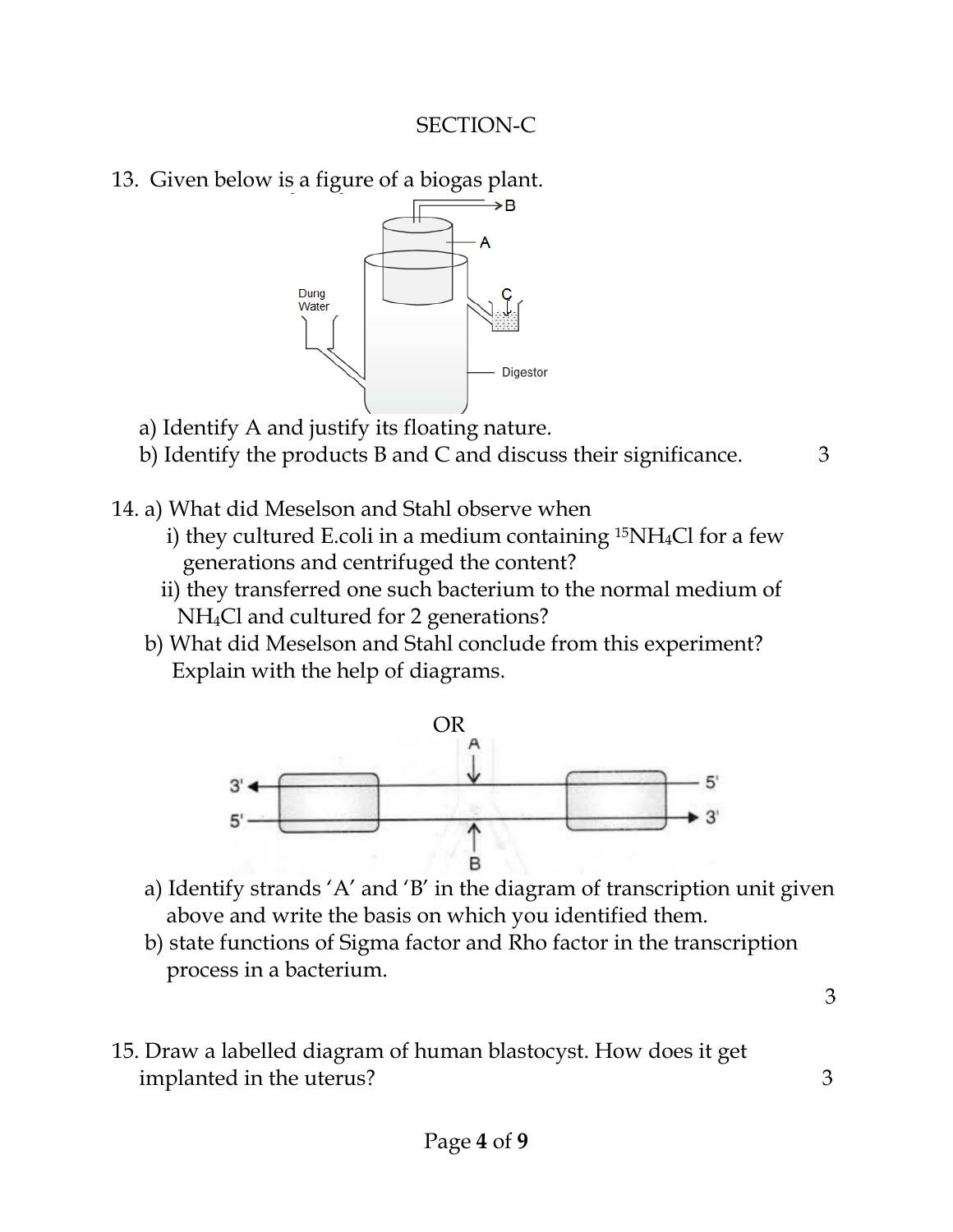| Crop            | Variety      | Resistance to disease |
|-----------------|--------------|-----------------------|
| Wheat           |              | Leaf and strip rust   |
|                 | Pusa shubhra | Black rot             |
| Cowpea          | Pusa Komal   |                       |
| <b>Brassica</b> | Karan Rai    |                       |

16. (a) Identify A,B,C and D in the table given below.

- b) How has mutation breeding helped in improving the production of mung bean crop? 3
- 17. Explain the events that follow up to the fertilization when the sperms come in contact with the ovum in the fallopian tube of a human female.
- 3 18.a) "Sweet potato tubers and potato tubers are result of convergent evolution". Justify the statement.
	- b) What is founder effect?
	- c) What is 'fitness of an individual' according to Darwin?  $\frac{3}{2}$
- 19.a)Draw a diagram of an enlarged view of T.S. of microsporangium of an angiosperm.
	- b) Explain the following giving reasons:
		- i) Pollen grains are well preserved as fossils.
		- ii) Pollen tablets are in use by people these days.  $\frac{3}{2}$
- 20. a)A particular species of wild cat is endangered. In order to save them from extinction, which is desirable approach *in situ* or *ex sit*u? Justify your answer and explain the difference between the two approaches.
	- b) In an experiment, the slope of regression (Z) is 0.2 and in another experiment the value obtained is 1.2. Explain the two situations in respect of species area relationships. 3
- 21. Plasmid is a boon to biotechnology. Justify this statement quoting the production of human insulin as an example.  $\qquad \qquad 3$

SECTION – D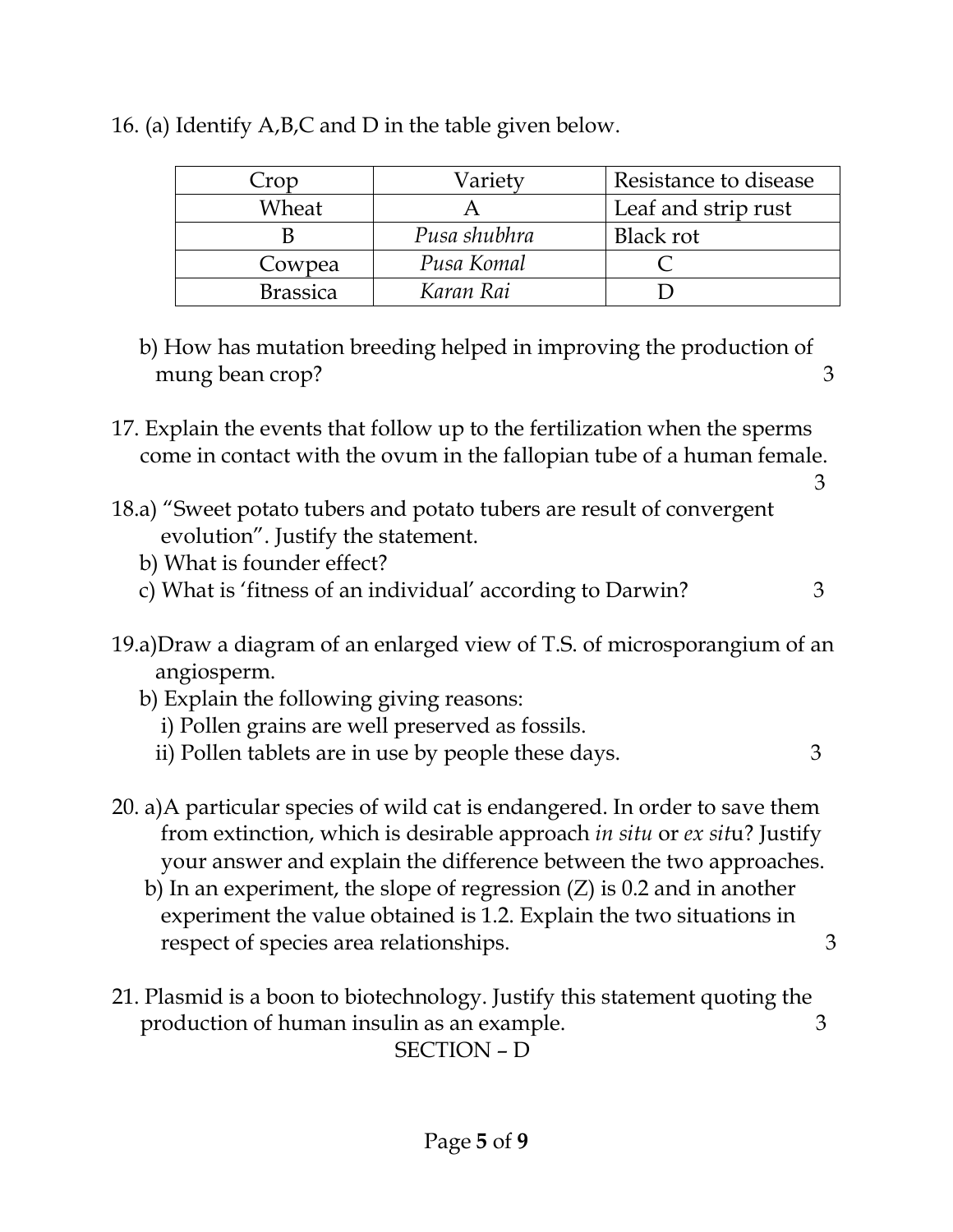- 22. A student on a school trip started sneezing and wheezing soon after reaching the hill station for no explained reasons. But, on return to plains, the symptoms disappeared.
	- a) What is such a response called? How does body produce it?
	- b) Name the type of antibody and the chemicals responsible for such a response in the boy.
	- c) Mention the name of any two drugs that could be given to the boy for immediate relief from such a response. 3
- 23. Two blood samples A and B picked up from the crime scene were handed over to the forensic department for genetic fingerprinting. Following results were observed.



 Describe the technique how genetic fingerprinting is carried out. How will it be confirmed from the above results that the samples belonged to two different individuals? 3

24. The following graph represent the organismic response to certain environmental conditions (eg. Temperature):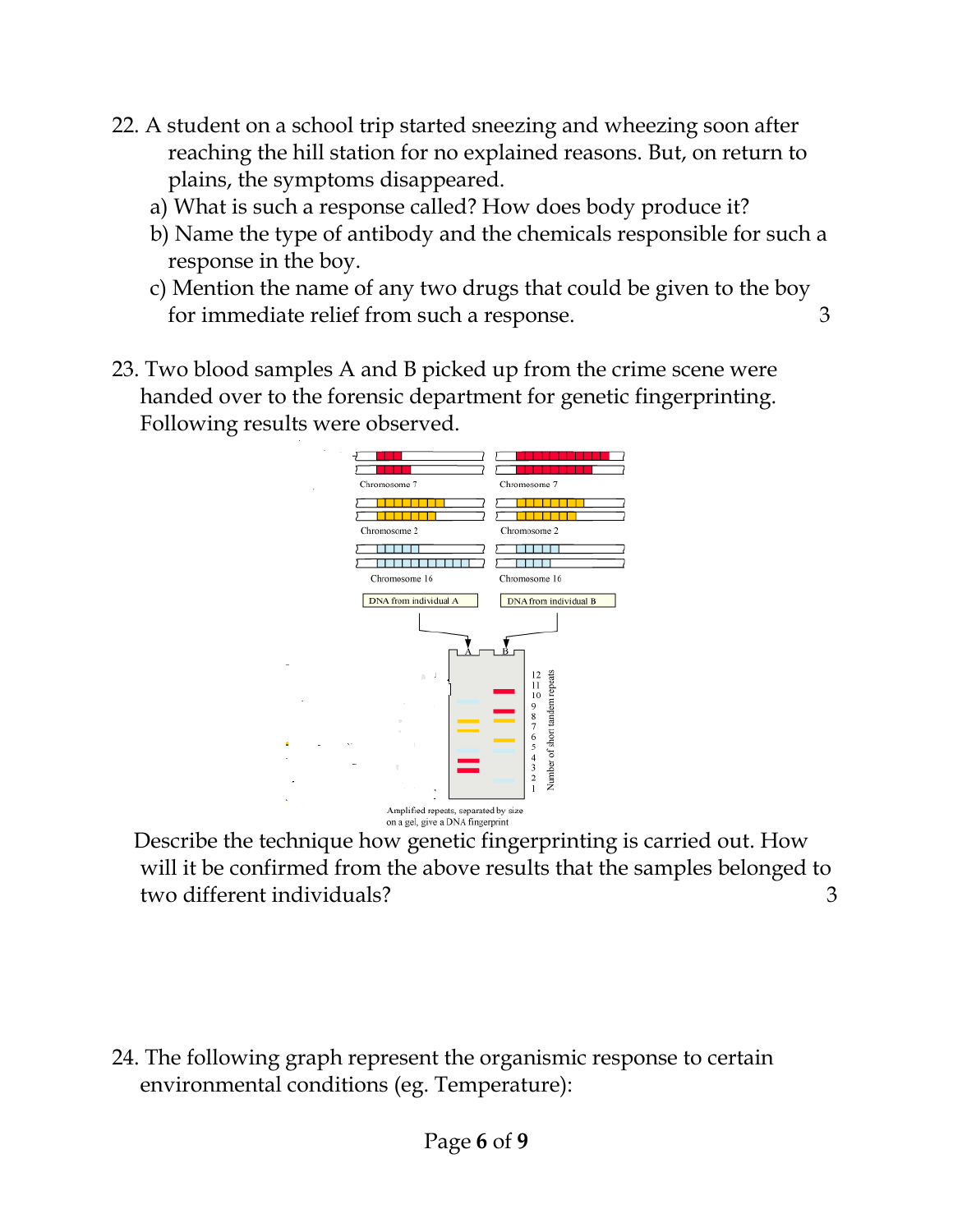

- a) Which one of these, A or B depicts conformers?
- b) What does the other line depicts? Define it.
- c) How do these organisms differ from each other with reference to homeostatsis?

 d) Mention the category to which humans belong. How do our body respond during winters? 3

#### SECTION E

25. "Indiscriminate human activities have strengthened the greenhouse effect resulting in Global Warming." Give the relative contribution of various Green House Gases in the form of a pie chart and explain the fate of the energy of sunlight reaching the earth's surface contributing towards Global Warming.

**OR** Service Service Service Service Service Service Service Service Service Service Service Service Service Service Service Service Service Service Service Service Service Service Service Service Service Service Service S

- a) Different animals respond changes in their surroundings in different ways. Taking one example of each, explain 'some animals undergo aestivation while some other hibernate'. How do fungi respond to adverse climatic conditions?
- b) Study the graph given alongside and answer the following questions:



i) Identify curve 'B' and write the equation for it.

Page **7** of **9**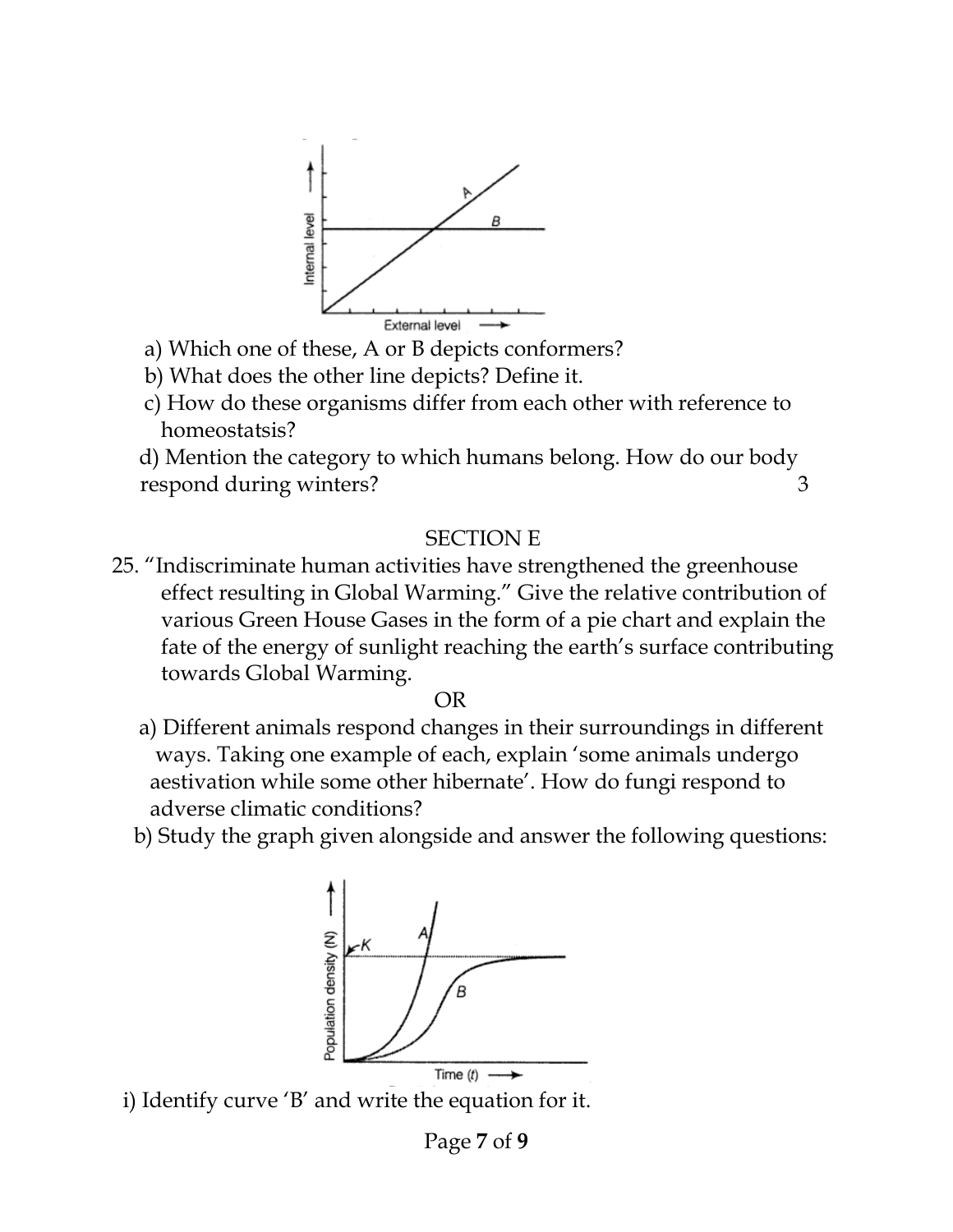ii) Which curve would depict the population of a species of deer if there are no predators in the habitat? Why is it so? 5

26.a) Given below is a diagrammatic representation of the experimental set up used by S.L.Miller for his experiment:



- i) Write the conditions set for the reaction in the flask 'A'.
- ii) State the type of organic molecule he collected in the water at 'B'.
- iii) Write the conclusion he arrived at.

b) Refer to the figure below and answer the questions that follow: